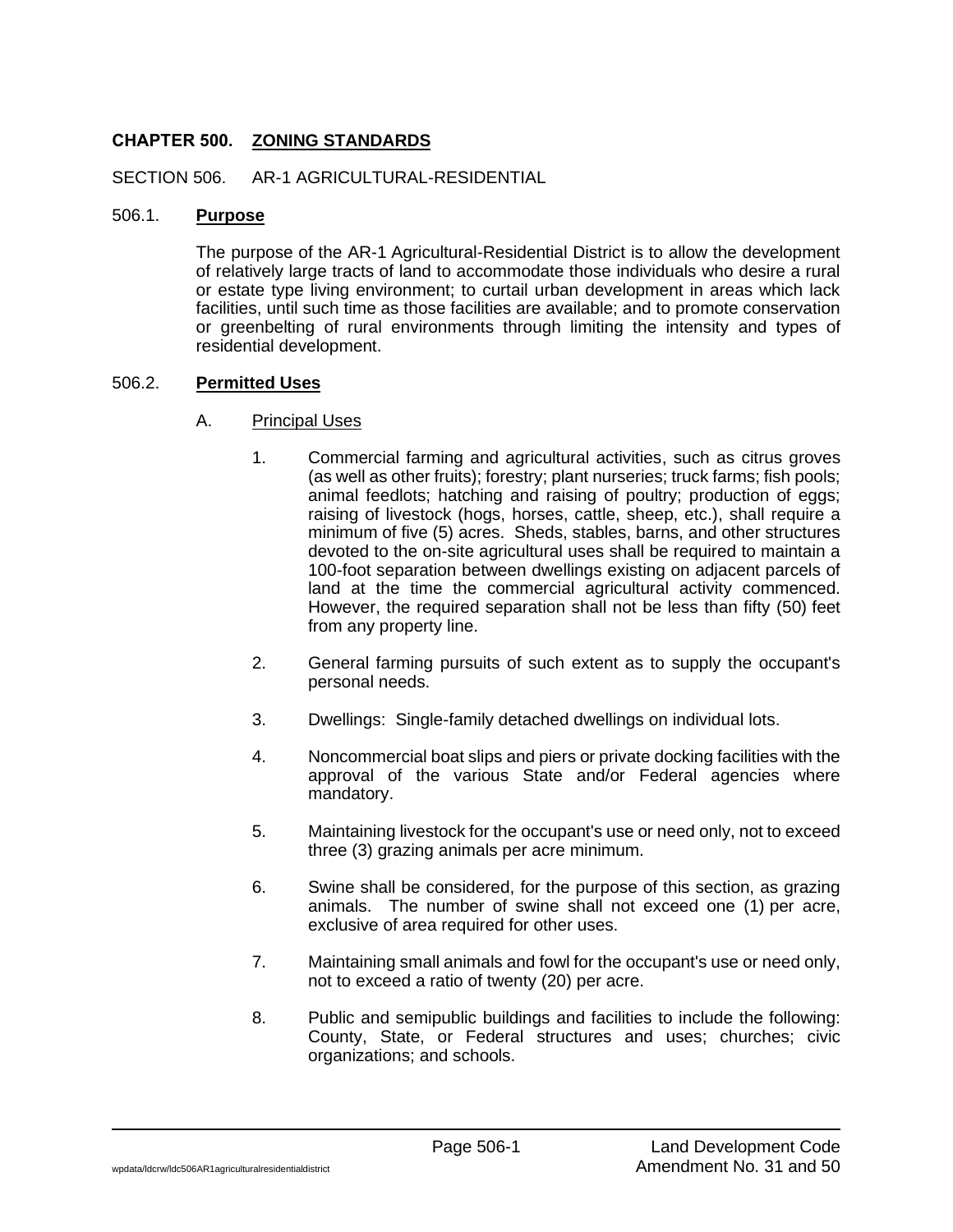- 9. Temporary roadside stands used on a seasonal basis for the sale of fruits, vegetables, and other agriculturally related products shall require a minimum lot area of two (2) acres.
- 10. Community Gardens, Market Gardens and Community Farms in accordance with this Code, Section 530.23.
- 11. Solar Facility

#### B. Accessory Uses

- 1. Minor home occupations (unless a special exception per Section 530.21.1.D.5).
- 2. Private garages and parking areas.
- 3. Private swimming pools and cabanas in accordance with this Code.
- 4. Signs in accordance with this Code.
- 5. Other accessory uses customarily incidental to an allowed principal use.

## 506.3. **Conditional Uses**

- A. Residential treatment and care facilities.
- B. Gun clubs and indoor or outdoor firing and archery ranges, subject to a minimum site area of ten (10) acres.
- C. Aircraft and helicopter landing fields, subject to approval by the Federal Aviation Administration and compliance with appropriate State and local laws, provided that no aircraft landing field or helicopter pad be located closer than 1,000 feet from the closest property line of a school that provides a curriculum of elementary or secondary academic instruction, including kindergarten, elementary, middle, or high schools.
- D. Parachute drops.
- E. Construction and demolition debris dumps, subject to all local, State, and Federal regulations.
- F. Yard trash disposal facilities.
- G. Sludge, septage, and other waste disposal sites.
- H. Wastewater treatment plants, except when accessory to a development.
- I. Mining and/or reclamation including, but not limited to, the mining or extraction of limestone, clay, sand, natural gas, oil, and organic soils, subject to all local, State, and Federal regulations.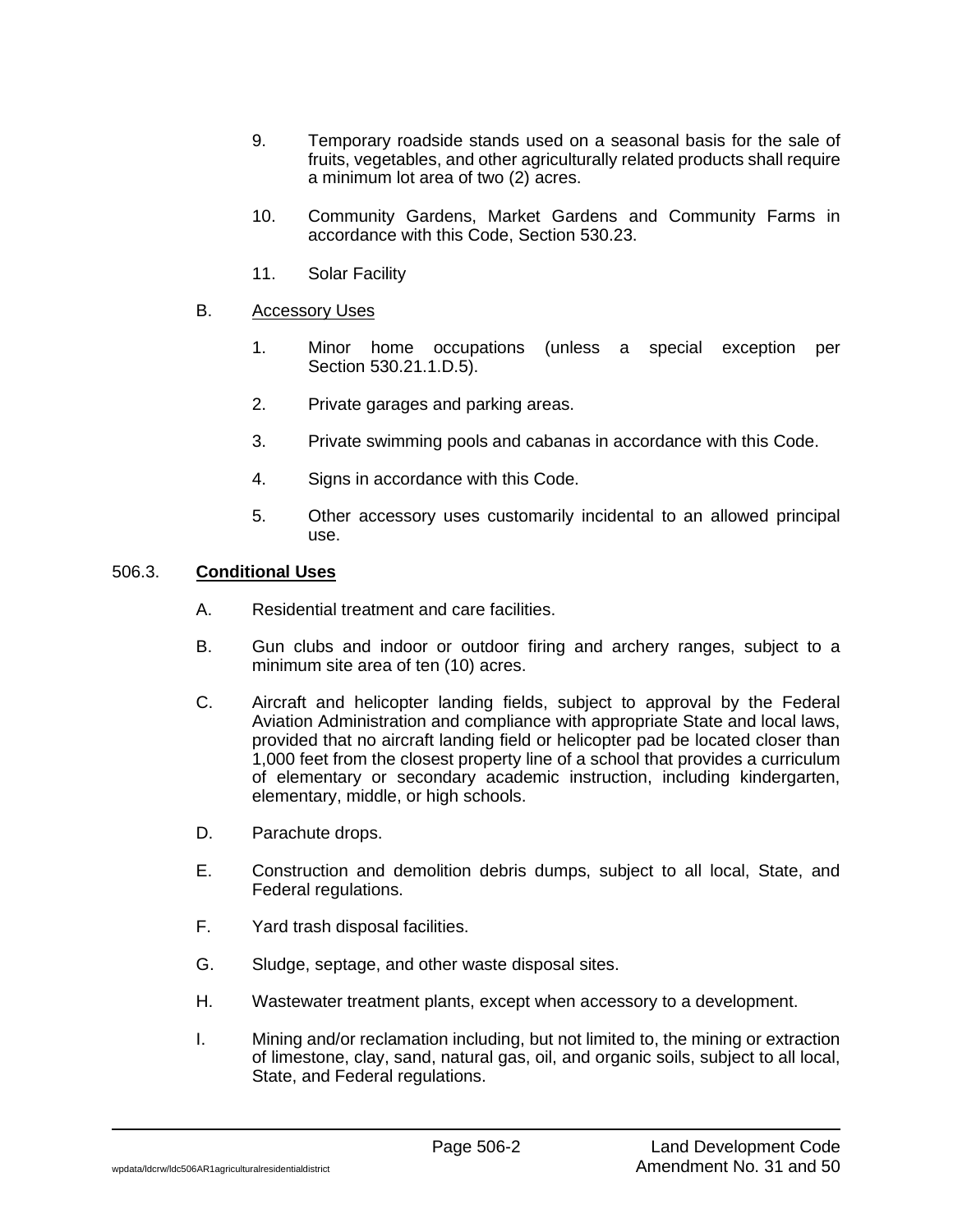# 506.4. **Performance Standards for Conditional and Special Exception Uses**

All activities shall be in conformance with standards established by the County, State, and Federal government.

## 506.5. **Special Exception Uses**

- A. Bed and breakfast, tourist homes.
- B. Major home occupations.
- C. Day-care centers.
- D. Public and private rights-of-way for utilities.
- E. Public and private substations for utilities.
- F. Duplexes.
- G. Public or private parks, playgrounds, and recreation areas.
- H. Golf courses, provided the clubhouse and other structures are located over 150 feet from an abutting lot or parcel.
- I. Storage and repair facilities for essential services.
- J. Animal hospitals or veterinarian clinics and dog kennels.
- K. Accessory uses customarily incidental to a permitted special exception use.
- L. Farm Feed and Supplies Establishments

The following criteria and requirements shall apply to all farm feed and supplies establishments:

- 1. Feed—livestock, poultry, and pets.
- 2. Animal health products.
- 3. Lawn and garden supplies.
- 4. Fertilizer, insecticides, and pesticides.
- 5. Leather goods and tack.
- 6. Fence posts and supplies to be enclosed in an opaque buffer.
- 7. No equipment, such as lawn mowers, tractors, and accessories, shall be stored or repaired on this site.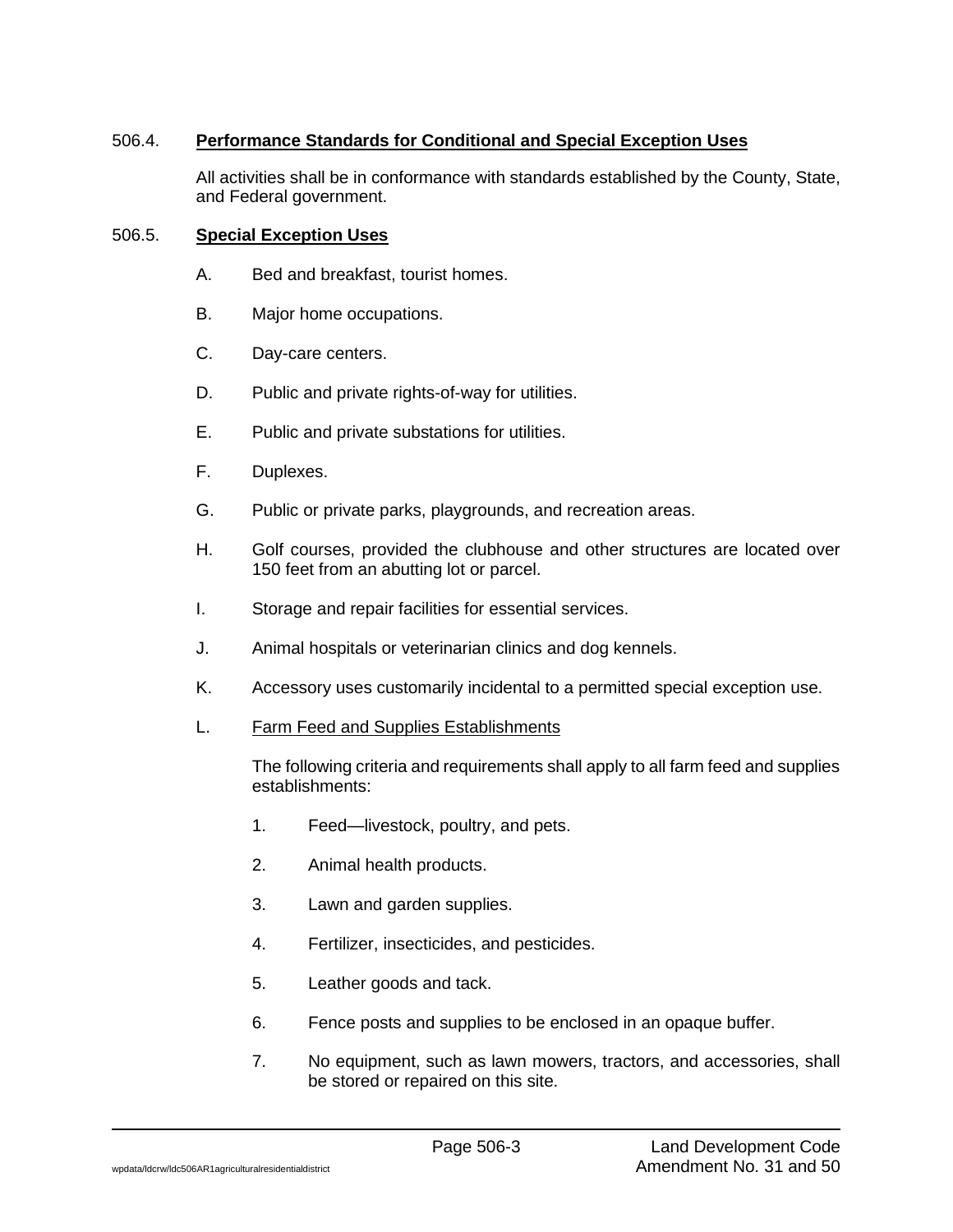- 8. There shall be a minimum fifty (50) foot setback from all property lines for the building and storage areas.
- M. Private schools

## 506.6. **Area, Density, and Lot Width Requirements**

- A. Single-Family Detached Dwellings
	- 1. Minimum lot area: one (1) acre.
	- 2. Maximum possible gross density: one (1) dwelling unit per acre.
	- 3. Minimum lot width: 125 feet.
	- 4. Single-family detached dwellings in the AR-1 Agricultural-Residential District are required to meet all of the standards above, except when such units are developed in a CS-MPUD Conservation Subdivision Master Planned Unit Development in accordance with this Code, the minimum lot area requirements and lot width requirements shall not apply.

## B. All Other Uses

No minimum lot areas are required, subject to meeting minimum yard and coverage regulations.

#### 506.7. **Coverage Regulations**

All buildings, including accessory buildings, shall not cover more than twenty-five (25) percent of the total lot area.

#### 506.8. **Yard Regulations**

The following minimum building line setbacks measured from the right-of-way or edge of ingress/egress easement (where there is no right-of-way) property lines are required in front yard areas. All other yard areas shall be measured from the property line.

- A. Front: fifty (50) feet
- B. Side: twenty-five (25) feet
- C. Rear: fifty (50) feet
- D. Single-family detached dwellings in the AR-1 Agricultural-Residential District are required to meet all of the standards above, except when such units are developed in a CS-MPUD in accordance with this Code, Section 522.10, the minimum lot area requirements and lot width requirements shall not apply.